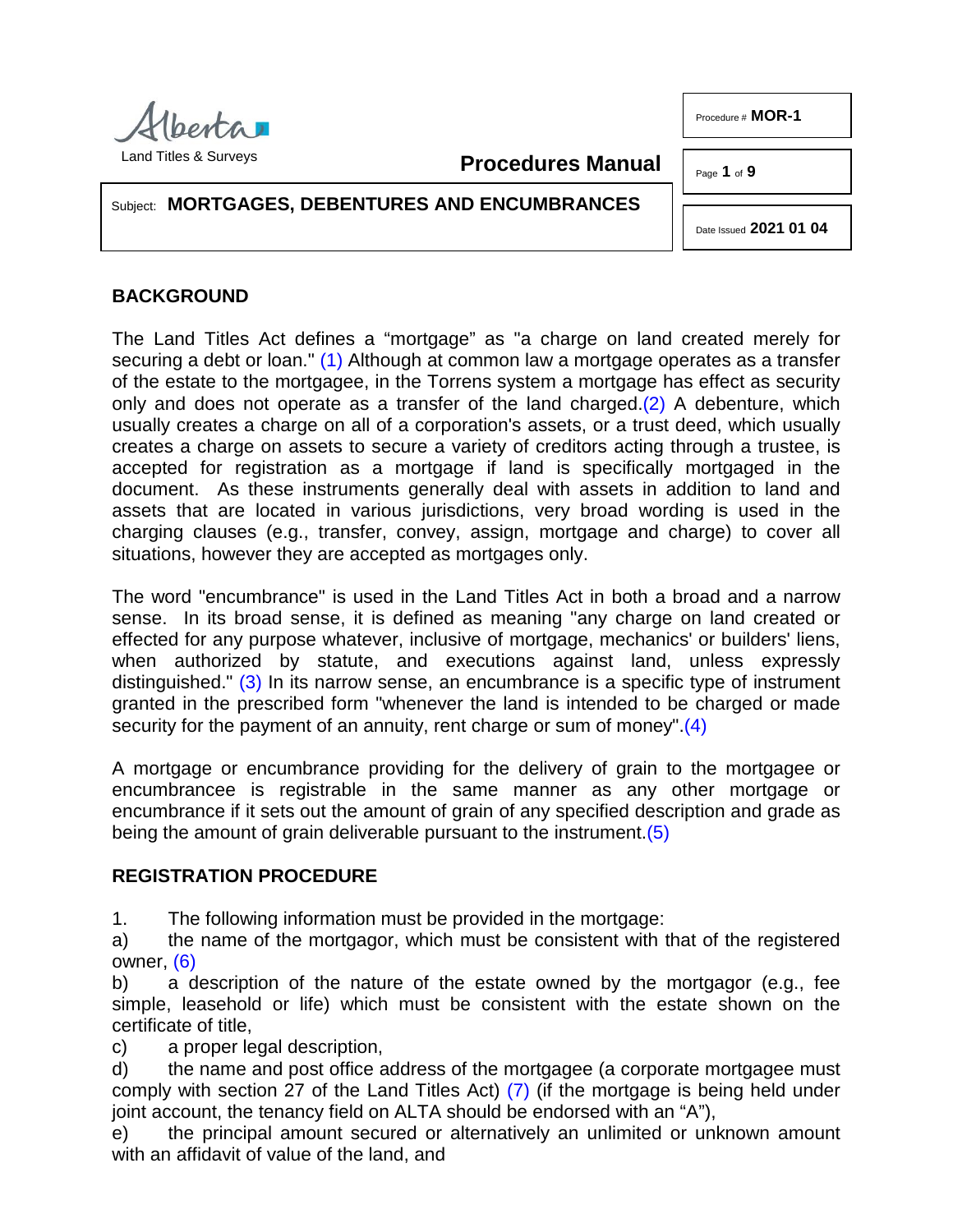f) the rate of interest, and

g) repayment provisions and special covenants, if any

h) the date of execution should be indicated but it is not necessary to reject if the omission of the date is the only defect.

An undefined interest of a tenant in common can be mortgaged provided the mortgagor states that they are mortgaging all of their interest and the mortgage does not purport to specify the proportionate share.

<span id="page-1-0"></span>The interest of one joint tenant can also be mortgaged. Severance of the joint tenancy would not occur unless the interest was foreclosed. [\(8\)](#page-8-7) Dower compliance is required if only one owner is mortgaging their interest.

As long as the registered owners have signed as mortgagors, a mortgage is not to be rejected if additional parties, such as guarantors, are named.

A mortgage that deals with more than one parcel, each of which is owned by a different registered owner, may be registered if all registered owners have signed the mortgage.

If a mortgage deals with more than one parcel and the mortgagor is not the registered owner of all the parcels, it can be registered against the parcels of which they are the registered owner if it indicates that they have an interest in the other parcels and it is accompanied by caveats against the other parcels. Otherwise, it should be rejected for clarification as the legal description may be in error. If the mortgagor subsequently becomes the registered owner of the other parcels, another copy or a Land Titles certified copy of the mortgage must be registered before a memorandum of the mortgage can be endorsed against the certificates of title for the newly acquired land.

If a mortgage deals with titled land and untitled grazing lease land, it may be registered. The mortgage is endorsed against the titled lands only. If the grazing lease lands are titled the supporting caveat mentioned above must accompany the mortgage.

2. Every mortgage must contain a charging clause, which is usually found at the end of the document. The charging clause prescribed in [\(FORM 15\)](http://www.servicealberta.ca/pdf/ltmanual/FORM15.PDF) is as follows:

> <span id="page-1-2"></span><span id="page-1-1"></span>"And for better securing to the mortgagee the repayment in the manner set out above of the principal sum and interest (and other amount hereby secured), I hereby mortgage to E.F. all my estate and interest in the land described above."

3. The registered owner(s) must execute the mortgage.

4. Attestation requirements must be complied with[.\(9\)](#page-8-8)

5. Dower requirements must be complied with[.\(10\)](#page-8-8) If several parcels are included in the mortgage and the owners are not the same on each title, the required dower evidence may be different in respect of each title.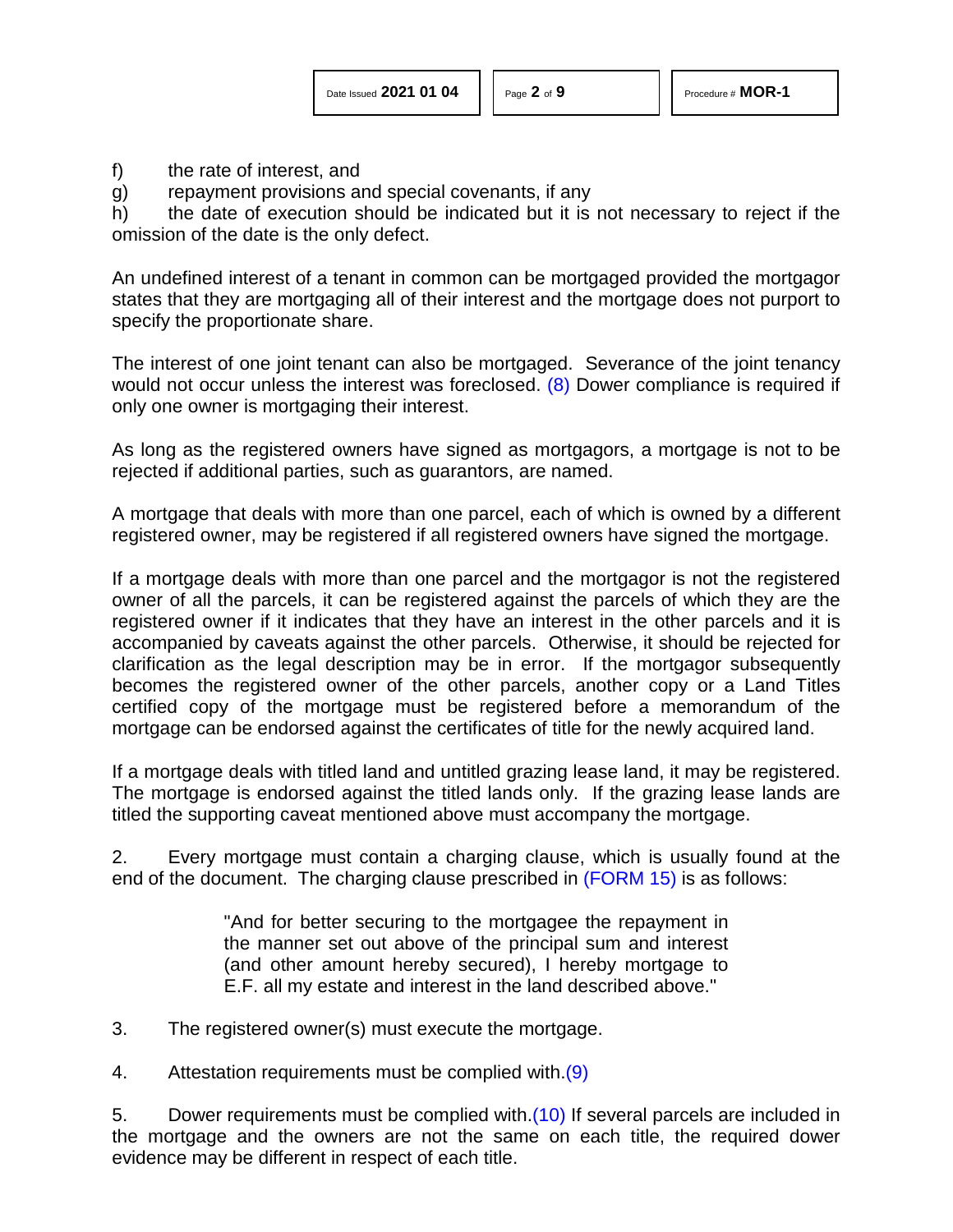6. The approvals required under Part 17 of the Municipal Government Act and the Irrigation Act must be obtained if only part of a parcel is being mortgaged.

The SPIN2 document type to be used when creating a Document Registration Request (DRR) form is: Mortgage

The code used for registration at Land Titles is: MORT

7. **Special Instructions** - The D.R.R. may specify a last permitted encumbrance subject to which registration may proceed. If no special instructions are given, the mortgage is registered subject to all existing registrations. It is not necessary to review the list of permitted encumbrances in the mortgage.

8. If, in the process of examining a mortgage, it is noticed that schedules referred to have not been attached, the document is to be rejected. This usually occurs when a mortgage is given as collateral security to a promissory note.

9. **Land in National Parks** - Mortgages of leasehold estates in the National Parks must be consented to by an official of the federal department responsible for the National Parks. Consent is not required for sub-leasehold titles in the Town of Banff.

10. **Special Powers of Attorney for Mortgages** - If the mortgage has been executed under a special power of attorney, which only permits the attorney to execute one specific mortgage, the power of attorney may be discharged immediately following registration of the mortgage or at a later time on request by the registered owner or a subsequent registrant. [Tariff item 11\(5\)](http://www.servicealberta.ca/pdf/ltmanual/APPENDIXI.PDF) is charged.

11. **Debentures and Trust Deeds** - As indicated in the Background, these documents are accepted if they meet the requirements of a mortgage.

12. **Encumbrances** - The Land Titles Act prescribes the use of [\(FORM 16\)](http://www.servicealberta.ca/pdf/ltmanual/FORM16.PDF) when registering an encumbrance. The form provides the following charging clause:

> "I, A.B., ... desiring to render the land available for the purpose of securing to and for the benefit of C.D., ... the (sum of money, annuity, or rent charge) hereinafter mentioned, do hereby encumber the land described above for the benefit of C.D. with the (sum, annuity or rent charge of ...)".

The procedures outlined for mortgages are to be followed.

If the encumbrance relates to an annuity or rent charge, no reference is made to the amount secured.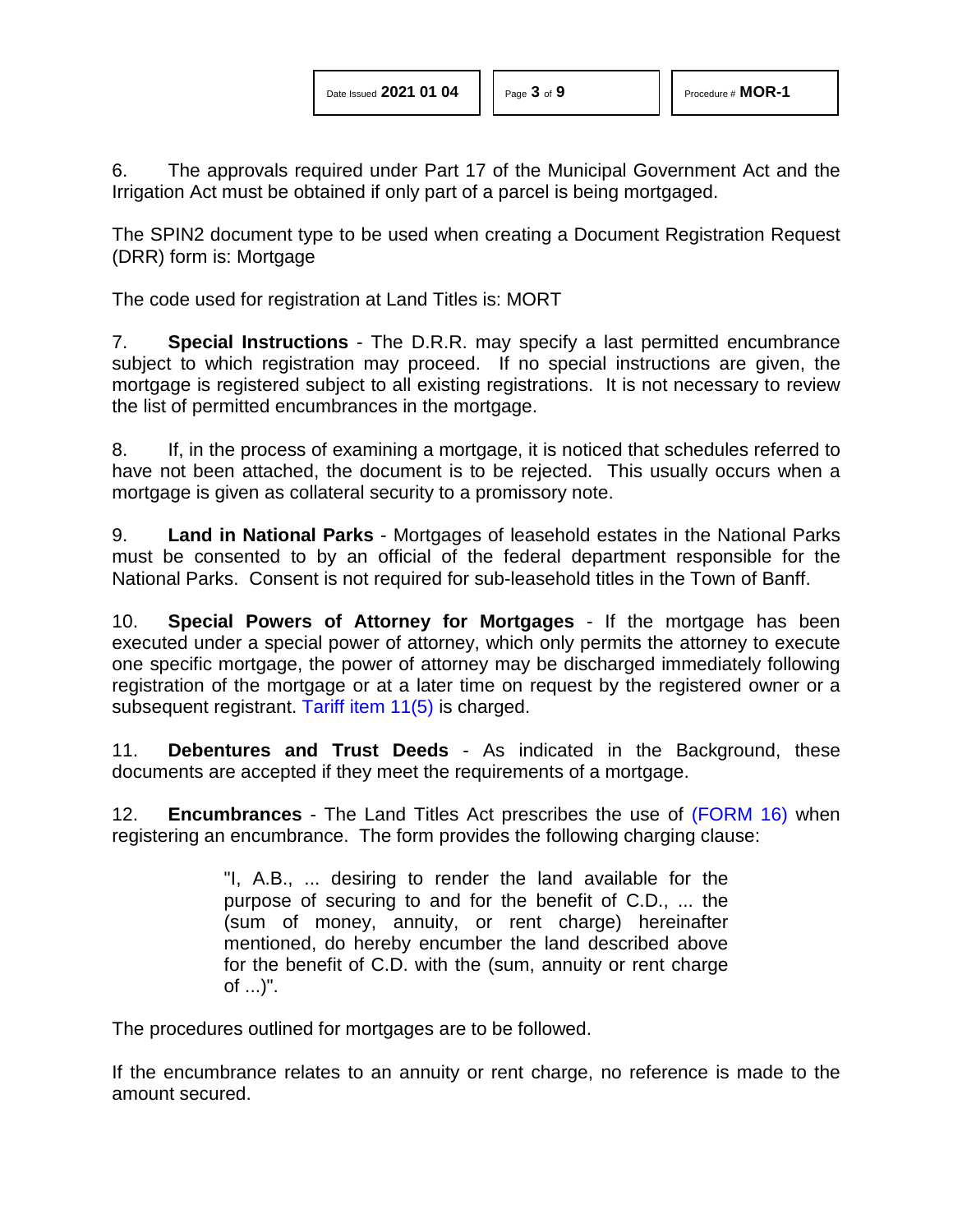The SPIN2 document type to be used when creating a Document Registration Request (DRR) form is: Encumbrance

The code used for registration at Land Titles is: ENCU

13. **Conditional Sales Agreements** - No mortgage, charge or encumbrance on land, and no caveat founded thereon, that is contained in, endorsed on or annexed to a written order, contract or agreement for the purchase of a chattel is registrable under the Land Titles Act[.\(11\)](#page-8-8)

<span id="page-3-0"></span>14. **Fees** - Fees are based on the principal amount secured, subject to the exceptions listed in items 16, 17 and 18. Where the amount secured is expressed in other than Canadian funds, a letter from the lending institution or the solicitor specifying the equivalent value in Canadian funds based on the current exchange rate is required for fee calculation purposes. The endorsement of the amount on title is to be in foreign funds (e.g., \$100,000 (U.S. FUNDS)).

15. **Land in Alberta Forming Only Part of Security** - Where the amount secured by a mortgage or encumbrance is greater than the value of the land or interests in land against which it is to be registered, the fee may be based upon the value of the land or interests in land. This usually occurs when the security includes additional assets such as personal property, land in another jurisdiction or untitled land. The value must be established by way of an affidavit that incorporates the wording of [Tariff item 4\(2\)](http://www.servicealberta.ca/pdf/ltmanual/APPENDIXI.PDF) concerning the value of any improvements, which are intended to be made to form part of the security. The endorsement on title must indicate the principal amount secured not the value in the affidavit.

16. **Supplemental Mortgage or Encumbrance** – A supplemental mortgage is a mortgage or encumbrance in which the mortgagee or encumbrancee is the same party as the mortgagee, encumbrancee or transferee under a subsisting registered or caveated mortgage or encumbrance and it is established that the mortgage or encumbrance is supplemental or collateral to the registered or caveated mortgage or encumbrance.

A supplemental mortgage must:

- a) be made by the same mortgagee(s) or encumbrancee(s) as the original mortgage(s) or encumbrance(s), and
- b) meet all the requirements of a mortgage (see above), and
- c) contain the legal description(s) of the supplemental or additional land(s), and
- d) have attached to it an affidavit for reduced fees stating that the mortgage or encumbrance is supplemental or collateral to the registered or caveated mortgage and include the registration number(s) of the previously registered mortgage(s) or encumbrance(s) to which it is supplemental. The minimum registration fee will be charged prescribed in [Tariff item](http://www.servicealberta.ca/pdf/ltmanual/APPENDIXI.PDF) 4. (Use Fee Calc on mortgage). If fees were originally paid prescribed in Tariff item  $4(1)(a)$  (i.e.,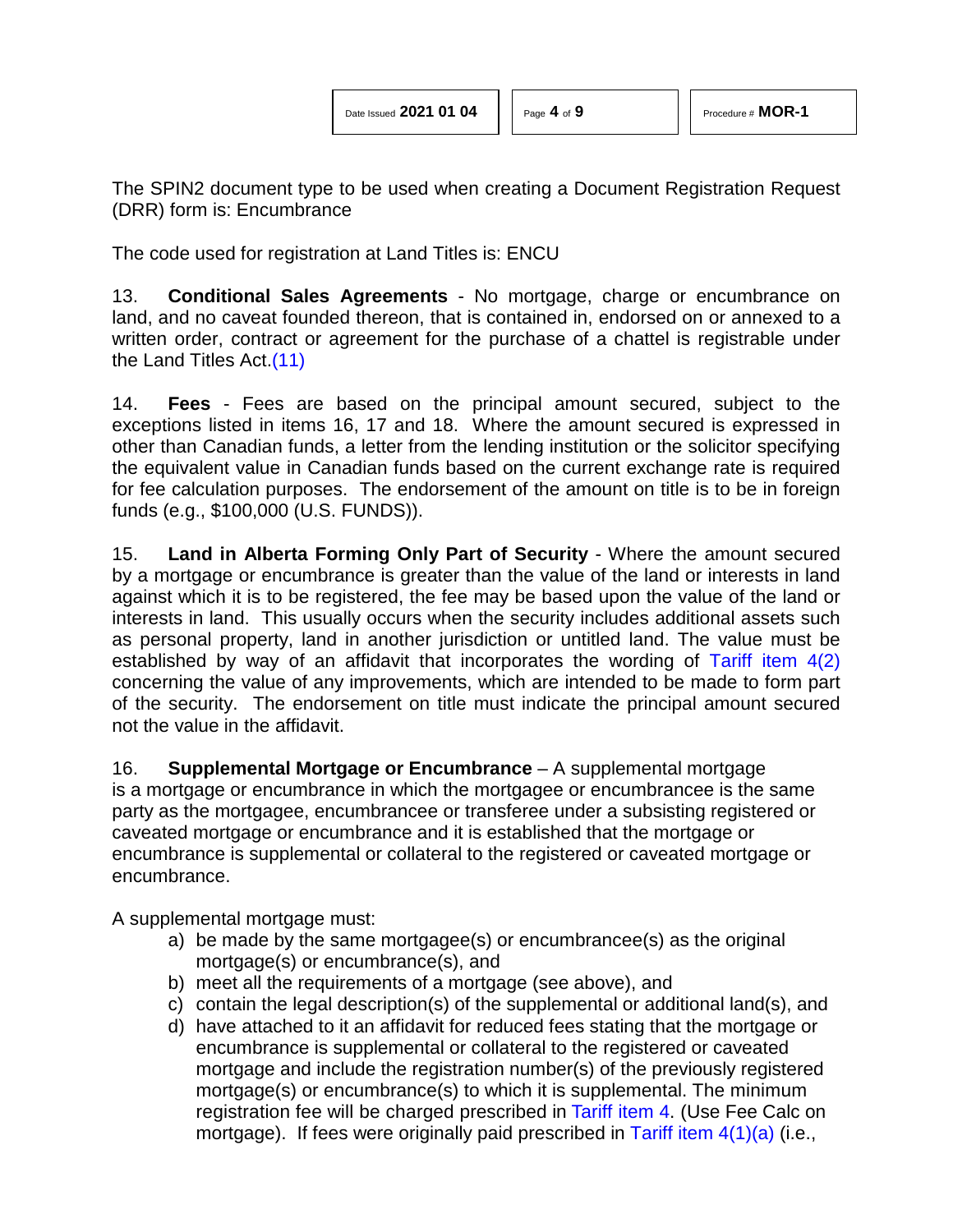based on the value of the land), the greater of the minimum registration fee or the fees prescribed in [Tariff item 4](http://www.servicealberta.ca/pdf/ltmanual/APPENDIXI.PDF) less the fees originally paid will be charged. If the affidavit for reduced fees is not attached at the time of registration, full fees will be charged and the registrant may submit the affidavit for reduced fees to the Land Titles office within 180 days after registration of the supplemental mortgage or encumbrance.

If the principal amount given in the supplemental mortgage has increased from the original principal amount of the previously registered mortgage(s) or encumbrance(s), the registrant must also provide fully executed mortgage amending agreement(s) for each of the original mortgage(s) or encumbrance(s) reflecting the increased principal amount and any changes to the terms (if applicable). Fees for the first mortgage amending agreement will be charged on the additional amount secured prescribed in [Tariff item 4.](http://www.servicealberta.ca/pdf/ltmanual/APPENDIXI.PDF) An affidavit for reduced fees is required for each additional mortgage amending agreement, (if any) for the minimum registration fees to be charged prescribed in [Tariff item 4.](http://www.servicealberta.ca/pdf/ltmanual/APPENDIXI.PDF) The order of registration of the documents listed on the Document Registration Request (D.R.R.) must reflect the amending agreement(s) to the original mortgage(s) first followed by the supplemental mortgage.

#### **For a supplemental mortgage only** *(no increase in the amount or change in the terms)*:

The SPIN2 document type to be used when creating a Document Registration Request (DRR) form is: Mortgage

The code used for registration at Land Titles is: MORT

## **For a supplemental mortgage and amending agreement(s) for the original mortgage(s) or encumbrance(s)**:

The SPIN2 document type to be used when creating a Document Registration Request (DRR) form is:

- Amending Agreement (list one for each amending agreement to be registered)
- Mortgage

The code used for registration at Land Titles is:

- AMEA (one for each amending agreement submitted)
- MORT

17. **Replacement Mortgages or Encumbrances –** A previously registered mortgage or encumbrance can be replaced by the registration of a fully executed new mortgage or encumbrance. The new mortgage or encumbrance must:

a) be made by the same mortgagee(s) or encumbrancee(s) as the original mortgage(s) or encumbrance(s) it is to replace, and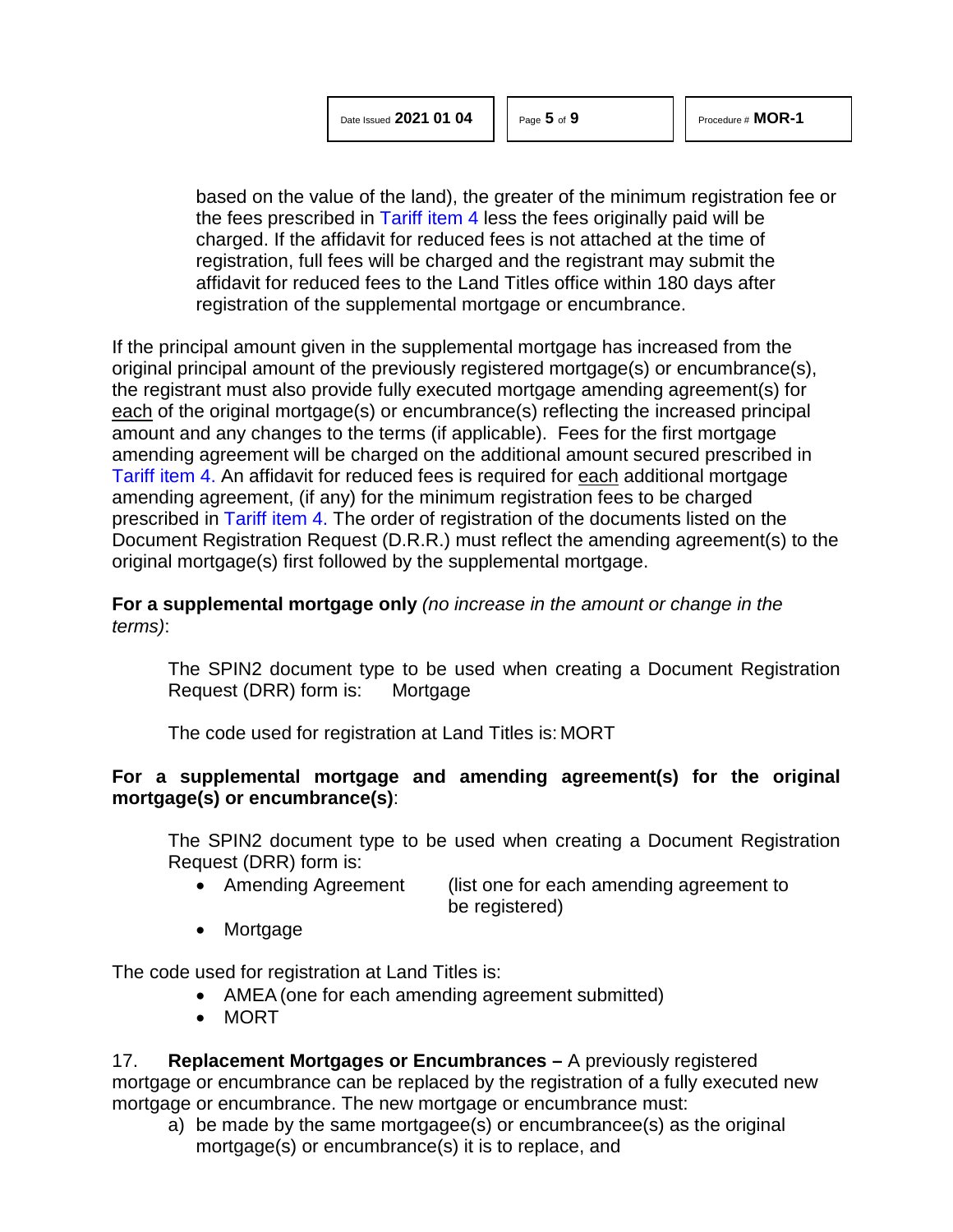- b) meet all the requirements of a mortgage (see above), and
- c) contain all the legal descriptions of the original mortgage as well as any supplemental or additional lands, and
- d) have attached to it an affidavit for reduced fees stating that the mortgage or encumbrance is a substitution of the previously registered or caveated mortgage(s) or encumbrance(s) and that the previously registered mortgage(s) or encumbrance(s) will be discharged. The minimum registration fee will be charged if there is no increase in the principal amount pursuant to [Tariff item](http://www.servicealberta.ca/pdf/ltmanual/APPENDIXI.PDF) 4(4). If the principal amount has increased, the fees are calculated on the additional amount secured pursuant to [Tariff item](http://www.servicealberta.ca/pdf/ltmanual/APPENDIXI.PDF) 4(5). (Use Fee Calc on mortgage). If fees were originally paid pursuant to Tariff item  $4(1)(a)$  (i.e., based on the value of the land), the greater of the minimum registration fee or the fees prescribed in [Tariff item 4](http://www.servicealberta.ca/pdf/ltmanual/APPENDIXI.PDF) less the fees originally paid will be charged. If the affidavit for reduced fees is not attached at the time of registration of the replacement mortgage, full fees will be charged and the registrant may submit the affidavit for reduced fees to the Land Titles office within 180 days after registration of the replacement mortgage or encumbrance.

The registration of a replacement mortgage establishes a new priority on title. It does not maintain the same priority of the original mortgage.

18. **Registration in Both Offices** -If a mortgage or encumbrance charges land in both the North and South Land Titles Districts, it may be registered. Full registration fees are charged on the first registration and the registration fee specified in [Tariff item](http://www.servicealberta.ca/pdf/ltmanual/APPENDIXI.PDF)  [4\(4\)](http://www.servicealberta.ca/pdf/ltmanual/APPENDIXI.PDF) and, if applicable, extra endorsement fees prescribed in [Tariff item 13](http://www.servicealberta.ca/pdf/ltmanual/APPENDIXI.PDF) are charged on the second registration.

19. **Encumbrance Fees** - If an encumbrance secures an annuity, rent charge, vendor's lien or purchaser's lien, Tariff item  $4(3)$  is charged. However, if it secures an amount where the maximum amount of the encumbrance is not known or ascertainable, the fee is based on the value of the land or interest in land being encumbered or an amount declared by the encumbrances to be a maximum amount in respect of which security will be claimed.

<span id="page-5-0"></span>20. **Postponement** - A registered mortgage or encumbrance may be postponed to a subsequently registered instrument or caveat. [\(12\)](#page-8-8)

<span id="page-5-1"></span>21. **Transfer of a Mortgage or Encumbrance** - Mortgages and encumbrances may be transferred by the use of a transfer in the prescribed form [\(FORM 18\).](http://www.servicealberta.ca/pdf/ltmanual/FORM18.PDF) If the transfer contains additional covenants and conditions that are not included in the prescribed form, it is to be rejected. Attestation requirements must be complied with. [\(13\)](#page-8-8)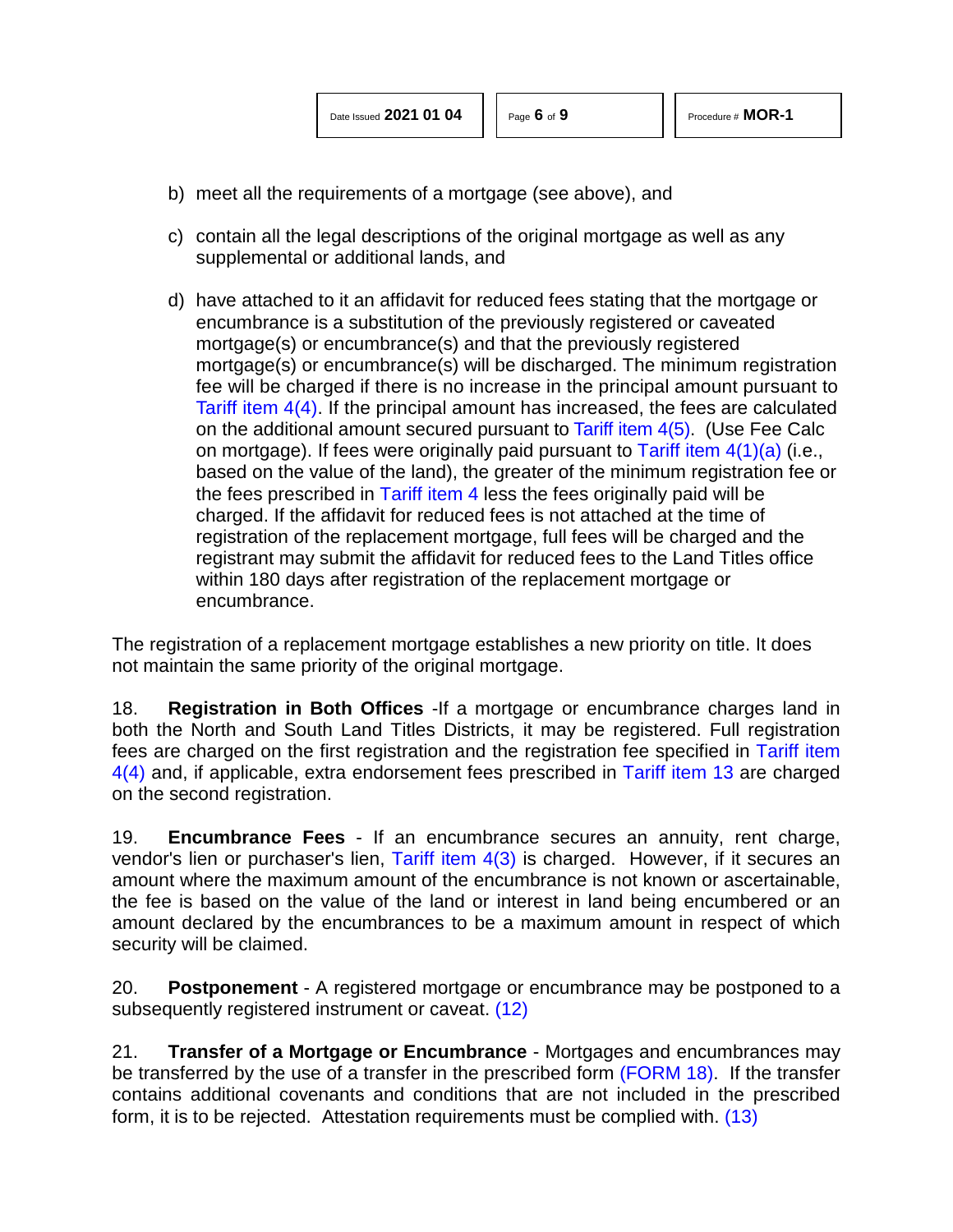A transfer of mortgage, which has the effect of transferring from the current mortgagee to themselves, is not registrable at the Land Titles Office. (i.e., CIBC MORTGAGES INC TO CIBC MORTGAGES INC IN TRUST FOR RRSP NO. ...). Alternatively, if a portion of the mortgage is transferred to a current mortgagee those interests should be consolidated.

A mortgagee may transfer part of the sum secured by the mortgage. The part transferred continues to be secured by the mortgage and may be given **priority** over the remaining part, **deferred** or continue to rank **equally** with the remaining part under the security of the original mortgage as specified in the transfer. [\(14\)](#page-8-8) Thus, the transfer must state the ranking of the part being transferred before it can be registered [\(FORM](http://www.servicealberta.ca/pdf/ltmanual/FORM19.pdf)  [19\).](http://www.servicealberta.ca/pdf/ltmanual/FORM19.pdf) Use "PF16" to include ranking in the endorsement:

<span id="page-6-0"></span>"RANKS WITH THE REMAINING SUM"

Check for any amending agreements that may have been registered increasing the principal amount and adjust calculations for mortgagees accordingly.

A mortgagee may also transfer a specified undivided interest in the mortgage. However, a transfer, which refers to only part of the land charged by the mortgage, will not be accepted for registration.

22. **Mortgage Amending Agreement** – An agreement amending the terms of a mortgage (or encumbrance), which is executed by the registered owner and by the mortgagee, meeting attestation requirements can be registered. [\(15\)](#page-8-8)

Dower requirements must be complied with. The amending agreement must refer to the registration number of the mortgage and be endorsed against all lands secured by the original mortgage.

Legal descriptions are not required, all titles the mortgage is against will be amended. The endorsement is as follows:

<span id="page-6-1"></span>"AMENDING AGREEMENT RE MORTGAGE 852123456".

If the amount of the mortgage has been increased / decreased, the new principal amount is included in the endorsement.

Separate amending agreements are required for each mortgage or encumbrance being amended. If the mortgage being amended is supplemental or collateral to another mortgage(s) or encumbrance(s) and the principal amount is being increased, an affidavit for reduced fees is required for each additional amending agreement after the first. Tariff item 4(5) is charged for the first amending agreement and Tariff item 4(4) is charged for each additional amending agreement. When an amending agreement is amending terms only, Tariff item 4(4) is to be charged.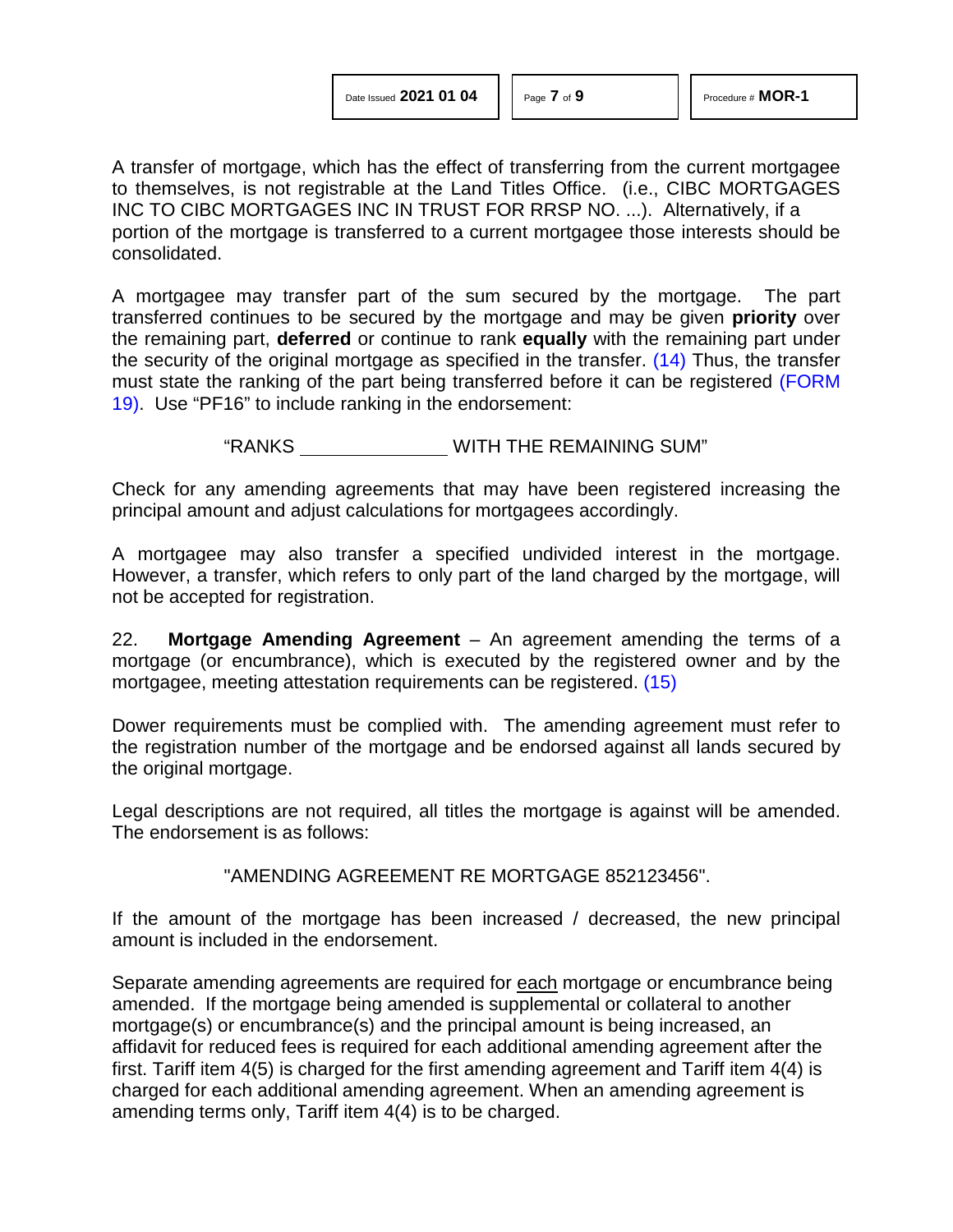<span id="page-7-0"></span>

An amending agreement, which adds new land to the mortgaged premises, cannot be registered, as the mortgagee is not the owner of a registered interest in the new land as required by section 129 of the Land Titles Act.

23. **Seizure of Mortgages** - Section 51 of the Civil Enforcement Act, S.A. 2000, c. C-15 provides for seizure of mortgages. The Civil Enforcement Agency may register a notice of seizure for an instrument. The writ of enforcement must be registered against the instrument prior to the notice.

A notice of seizure is discharged upon receipt of written direction from the applicable Civil Enforcement Agency, and the usual attestation requirements apply.

24. **Discharge of Mortgage or Encumbrance** - The Land Titles Act prescribes a form of discharge [\(FORM 7\),](http://www.servicealberta.ca/pdf/ltmanual/FORM7.PDF) which may be used for the discharge of the whole or part of the instrument, either as to land or monies. [\(16\)](#page-8-8) A discharge as to the interest of a mortgagee or an encumbrancee may be accepted for registration. The discharge must state the registration number of the instrument and, in the case of a partial discharge, must provide current legal descriptions for the land from which the instrument is being discharged. If the mortgage is being discharged in full, no legal descriptions should be provided in the discharge document*.* A discharge can be registered even though it does not contain an acknowledgment of receipt of the money as there can be circumstances where the mortgagee is prepared to release their security but the loan has not been paid in full.

<span id="page-7-1"></span>25. The discharge must be executed by the mortgagee or transferee of the mortgage or an attorney pursuant to a power of attorney. See procedure under [POA-1](http://www.servicealberta.ca/pdf/ltmanual/POA-1.pdf) for the requirements with respect to use of a power of attorney. Attestation requirements must be complied with. [\(17\)](#page-8-8) If the mortgage is held on "joint account", only one of the mortgagees is required to sign the discharge; this does not apply where the mortgagees are described in the mortgage as joint tenants.

<span id="page-7-2"></span>26. A mortgage must be transmitted to the personal representative of a deceased mortgagee before a discharge of the mortgage executed by the personal representative is registrable. [\(18\)](#page-8-8) The formal application to transmit the instrument is not required when the instrument is subsequently being discharged, a certified copy of probate will suffice to transmit the instrument*.* If the mortgagees are joint tenants, a discharge by the surviving joint tenant can be registered if it is accompanied by acceptable evidence of death. [\(19\)](#page-8-8)

<span id="page-7-5"></span><span id="page-7-4"></span><span id="page-7-3"></span>27. If the mortgage is discharged by a judge's certificate [\(20\)](#page-8-8) or a judge's order, section 191 must be complied with. [\(21\)](#page-8-8)

28. A discharge of mortgage discharges the mortgage and all transfers, amending agreements and postponements of it whether or not they are referred to in the discharge. It does not discharge any caveat in respect of the mortgage unless the caveat registration number is expressly included in the discharge document.